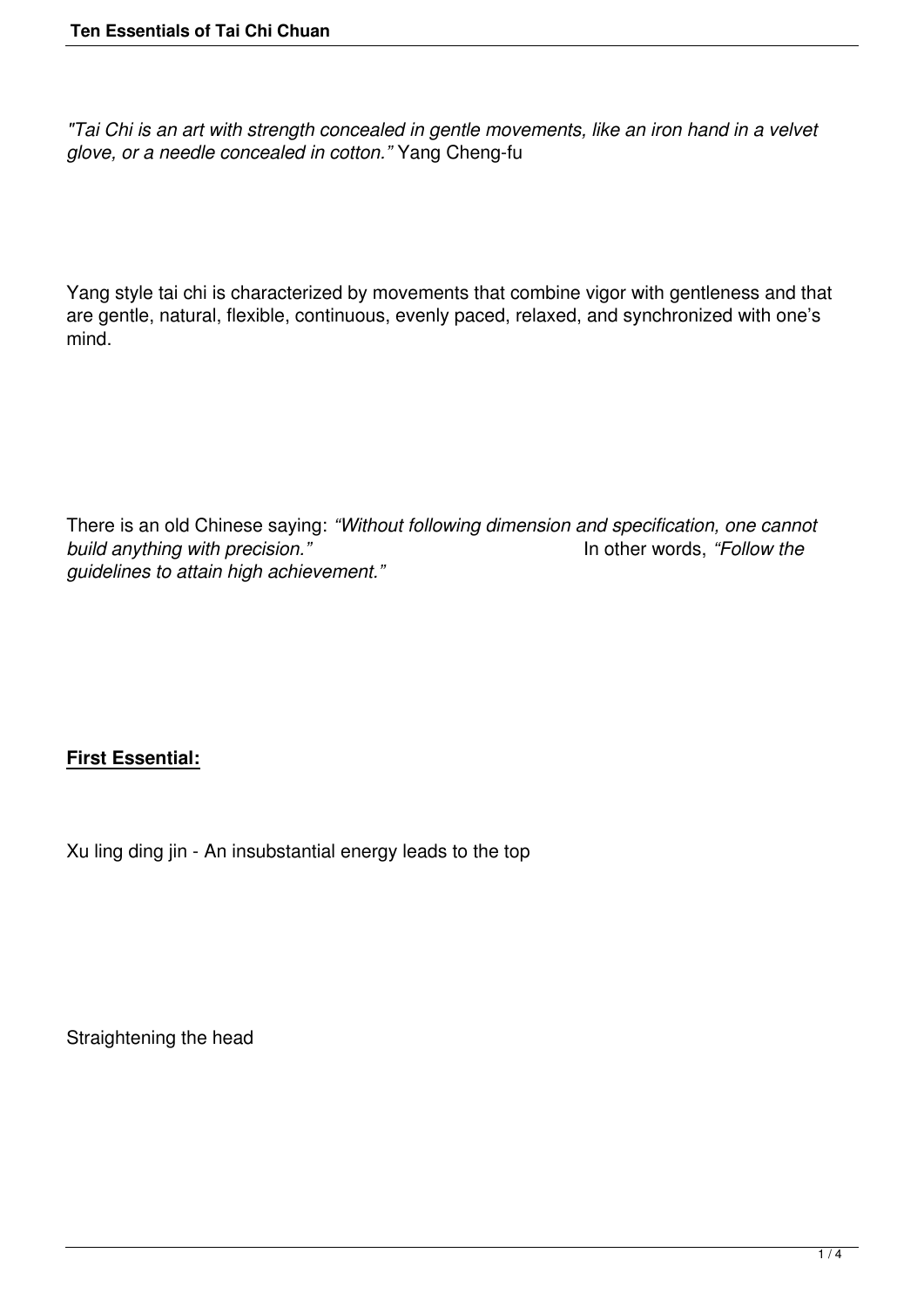The head must be level and the neck straight. The eyes will be level not looking up or down. By doing this your spirit and vitality will be lifted up. The eyes will follow the direction of the movements. The mouth will be closed with the tongue lightly pressing against the roof of the mouth.

#### **Second Essential:**

Dong zhong qiu jing - Tranquility in movement

Chi sinks to the dan tien

Yaun Chi, the primordial/inherited from your parents, sinks to the dan tien and post natal chi (air we breathe) is smoothly flowing

#### **Third Essential:**

Chen jian zhui zhou - Sink the shoulders, drop the elbows, settle the wrist, extend the fingers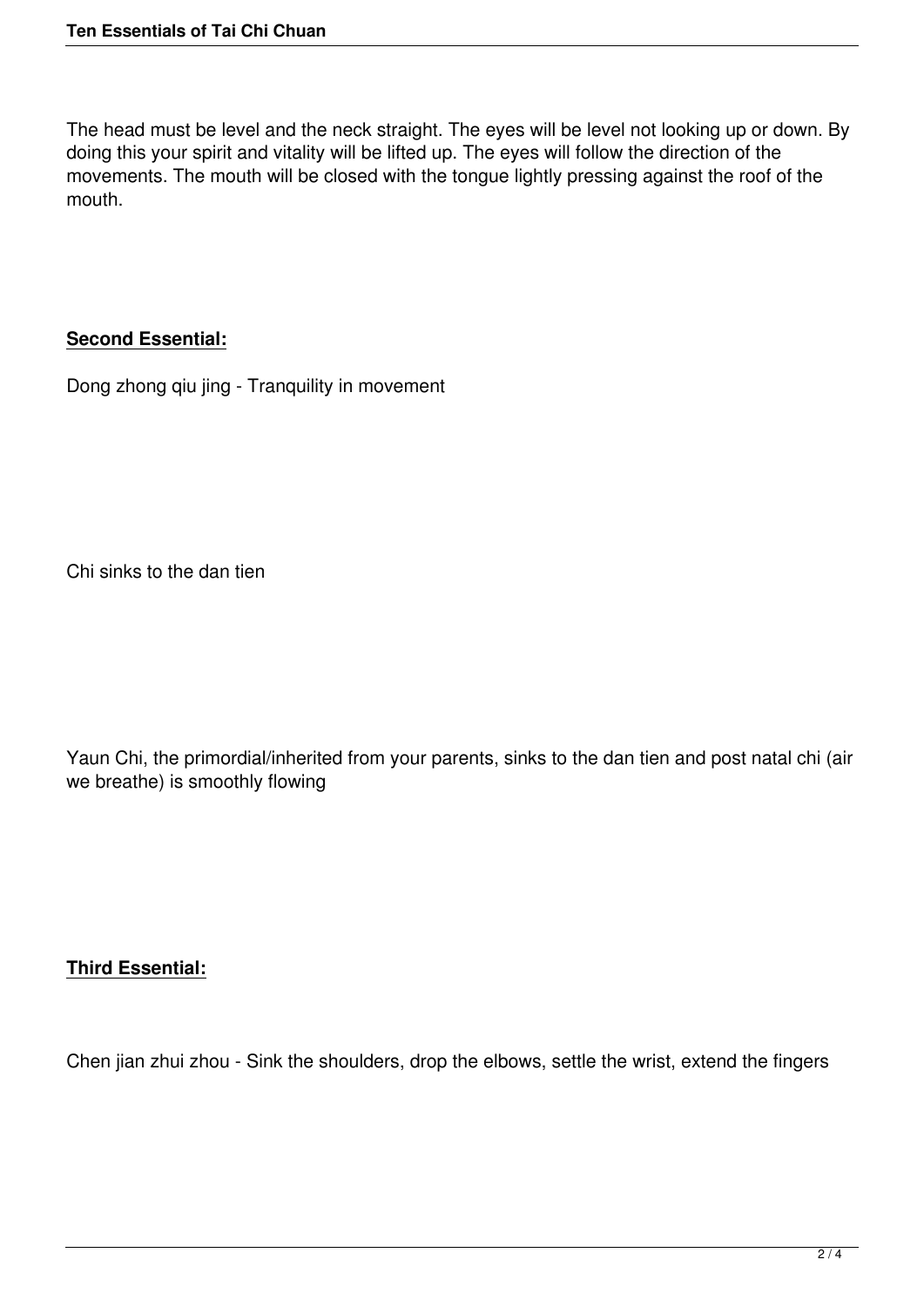#### **Fourth Essential:**

Han xiong ba bei -- Sink the chest, lift the back

# **Fifth Essential:**

Song yao - Relax the waist

### **Sixth Essential:**

Fen xu shi - Distinguish substantial and insubstantial

# **Seventh Essential:**

Nei wai xiang he - Combine the internal and external